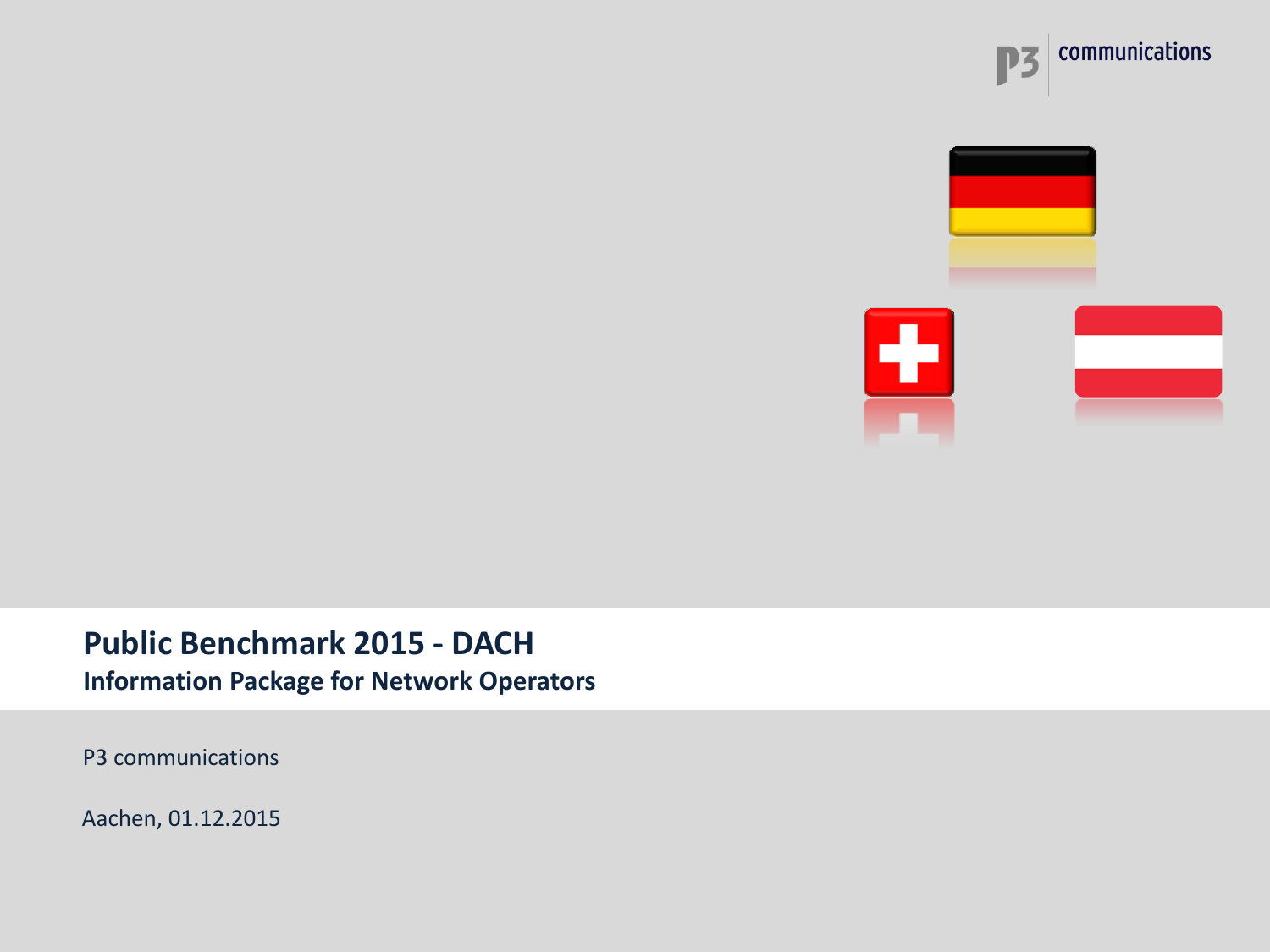### **P3 will aim at using the latest hard and software. The device software and tariffs must be commercially available at a certain date to be used in a public benchmark**

### **HARDWARE**

- Drivetest devices are used in-car in dedicated P3 attenuation books which simulate light indoor scenario with approx. 7dB attenuation (compared to the same device placed outdoor)
- New attenuation is comparable to legacy ETSI TR based external antenna solution used in 2014, with 1- 12 dB attenuation (compared to the same device place outdoor)
- Walktest devices don't use any attenuation
- The walktest counterpart car is also not using any attenuation solution but phone located in-car
- The 2015 voice smartphone is the Samsung S5 cat. 4 SM-G900F
- The 2015 data smartphone is the Samsung Galaxy Note 4 SM-N910F

### **SOFTWARE / FIRMWARE**

- P3 aims at using the latest compatible Android versions. Current version is Android 5.x 'Lollipop'
- **Default case is:** P3 will use the commercial available firmware based on OTA update or the operator's official web site
- **Exceptional case is:** No firmware is available, P3 will use a recent, neutral Samsung firmware, supporting state of the art technology and features
- Firmware commercially available on 1st of July will be the main candidates for public benchmark.
- VoLTE is assessed if commercial available in terms of device, firmware and tariff on 1st of July 2015 for DACH countries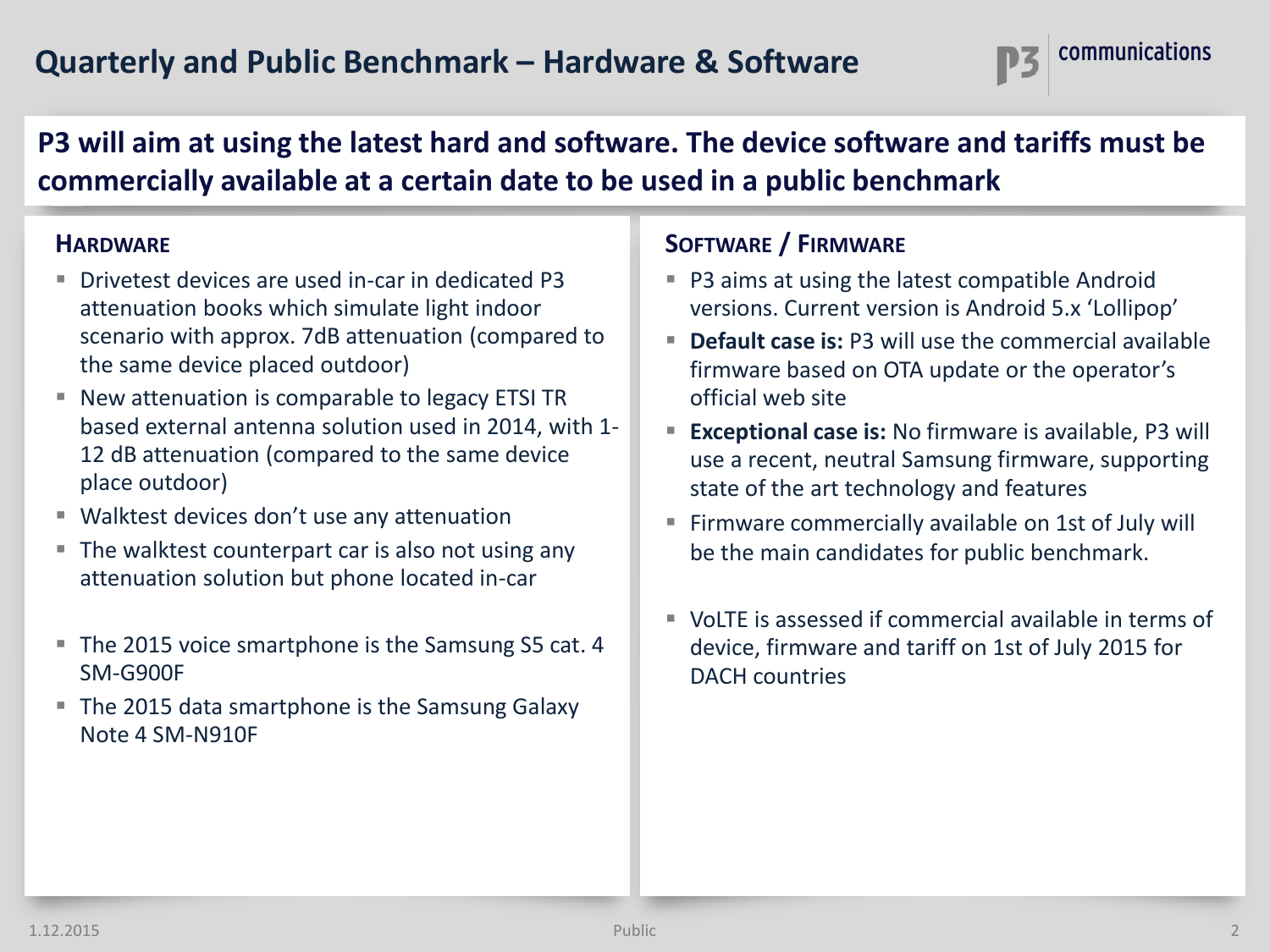## **Quarterly and Public Benchmark – Methodology Voice**



### **In 2015 we observe a strong focus on new packet switched voice service VoLTE which will be assessed with two additional and dedicated voice measurement clients**

### **VOICE SERVICE DOMAIN**

- Mobile-to-mobile voice assessment
- Call setup timeout set to 15 seconds, call duration 70 seconds and call window 115 seconds
- POLQA AMR-wideband evaluation using a 23.85 kbit/s, 6 sec reference sample in German language
- 8 speech samples are recorded per call, 4 samples are recorded per A and B-party device
- Call unsustainability failures are triggered if three or more speech samples in a call show POLQA < 1.6 or two consecutive samples show < 1.6
- Multi RAB is injected for each voice system and call on a random basis within the 115 second window
- Each network is measured with two voice clients per car/walktest system calling two clients in the second car/counterpart and vice versa (see figure 1 & 2)
- One legacy client is forced to 3G pref. mode, all others to 4G pref. Regarding the walktest system the forced 3G pref. mode client is on counterpart side
- Walktest and drivetest apply the same methodology

### **VOICE SETUP SCHEMES FIGURE 1 & 2**



**Figure 2: Voice Walktest Methodology 2015**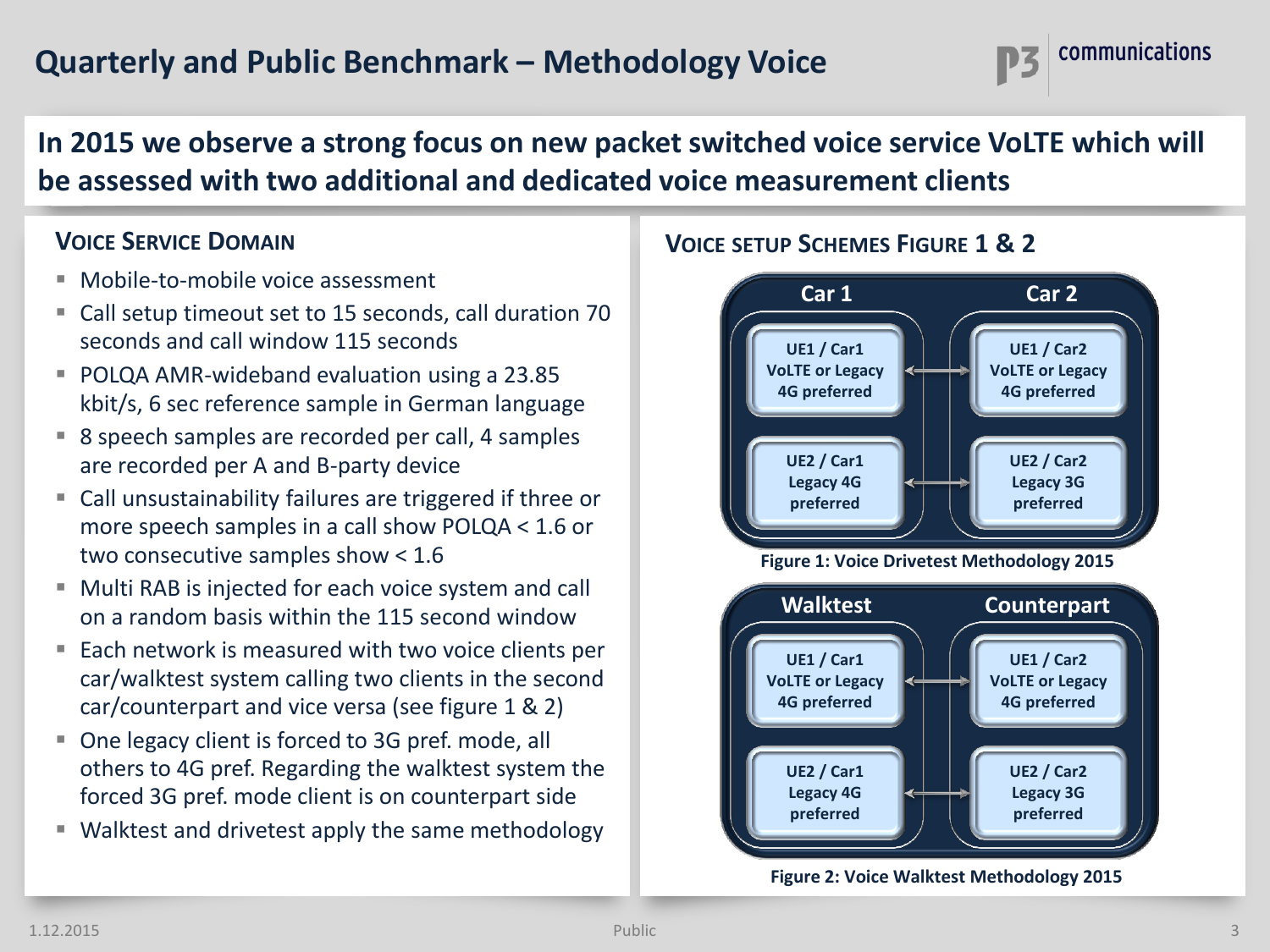## **Quarterly and Public Benchmark – Methodology Data**



### **Regarding data service assessment the 2015 methodology was extended by carrier aggregation if offered by the network and more demanding performance thresholds**

### **DATA SERVICE DOMAIN**

- Each car and the walktest system comes with a dedicated data device set to 4G pref. mode
- **User Perception Test Case:** 
	- HTTP static browsing Kepler reference page
	- **HTTP Live browsing**
	- YouTube SD  $(360p)$  & HD  $(720p)$
	- **HTTP DL & UL fixed file transfer**
	- **HTTP Data Stream DL & UL**
- HTTP Data Stream file transfer is evaluated based on one TCP socket approach which reflects user experience for major file transfer services
- Carrier aggregation will be evaluated if available in the target network and if bearer combination is supported by the official data device

### **DATA SERVICE DOMAIN**

### **Thresholds:**

- Threshold timeouts including whole session for web browsing are set to 10 seconds and will lead to a cut-off failure if exceeded
- Cut-off transfer timeout for fixed file transfer in UL and DL direction are based on minimum throughput requirement of 384 kbit/s
- Data Stream cases showing a throughput less than 128 for DL or 64 for UL kbit/s will lead to a failure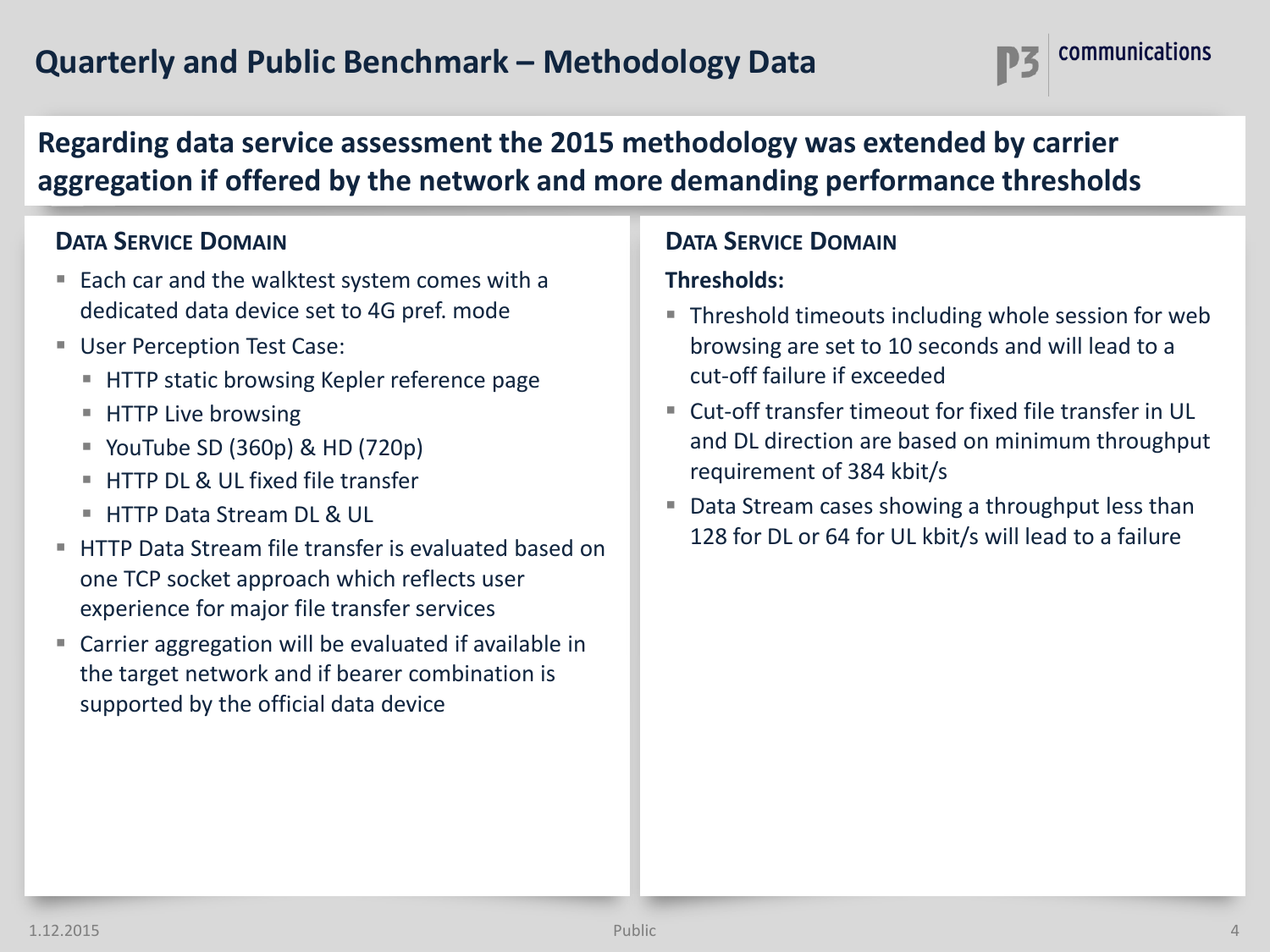### **P3 will perform drive test assessment of big and small cities together with highways, and walk test assessment for big cities and relevant railways**

| <b>DRIVETEST BIG CITY</b><br>100% drivetest in this category<br>Always the top 5 cities of a<br>$\mathcal{L}_{\mathcal{A}}$<br>country under test are selected<br>Additional selection of cities out<br>$\overline{\phantom{a}}$<br>of the top 50 (Top 25 in AT and<br>CH)<br>City selection will aim at<br>geographical diversity | <b>DRIVETEST SMALL CITY</b><br>Small city class is covered by a<br>selection of cities along the<br>major connecting roads<br>10% to 20% of the samples<br>should be collected in small city<br>class<br>Maximum distance from the<br>roads is 30 km<br>$\blacksquare$ 10k < City size < 100k | <b>DRIVETEST CONNECTING ROADS</b><br>Major connecting roads<br>×.<br>between the big cities<br>Highways and important<br>national roads are the focus<br>points<br>Roads may partially be assessed<br>$\mathcal{L}_{\mathcal{A}}$<br>in both directions<br>20% to 30% of the samples<br>$\mathcal{L}_{\mathcal{A}}$<br>should be collected in this class |
|------------------------------------------------------------------------------------------------------------------------------------------------------------------------------------------------------------------------------------------------------------------------------------------------------------------------------------|-----------------------------------------------------------------------------------------------------------------------------------------------------------------------------------------------------------------------------------------------------------------------------------------------|----------------------------------------------------------------------------------------------------------------------------------------------------------------------------------------------------------------------------------------------------------------------------------------------------------------------------------------------------------|
| <b>WALKTEST BIG CITY AOI</b><br>■ Top 4 cities for DE are always<br>under test, and top 2 for AT&CH<br>Additional selection of cities out<br>$\mathcal{L}_{\mathcal{A}}$<br>of the top 10 for DE, and top 7<br>for AT&CH<br>6 to 20 Areas of Interest per city<br>$\blacksquare$<br>depending on the city size                     | <b>WALKTEST BIG CITY PUBLIC TRANS.</b><br>■ Walktest teams will only use<br>walking and public transport to<br>travel between AOI and cities<br>Intra-city travelling consists<br>ш<br>mainly of walking, sub-ways,<br>busses or trams                                                        | <b>WALKTEST TRAINS</b><br>Interconnecting train routes<br>ш<br>between walktest cities will be<br>assessed<br>Focus on long range trains<br>ш<br>$1st$ class and repeater wagons<br>$\blacksquare$<br>will be used if available                                                                                                                          |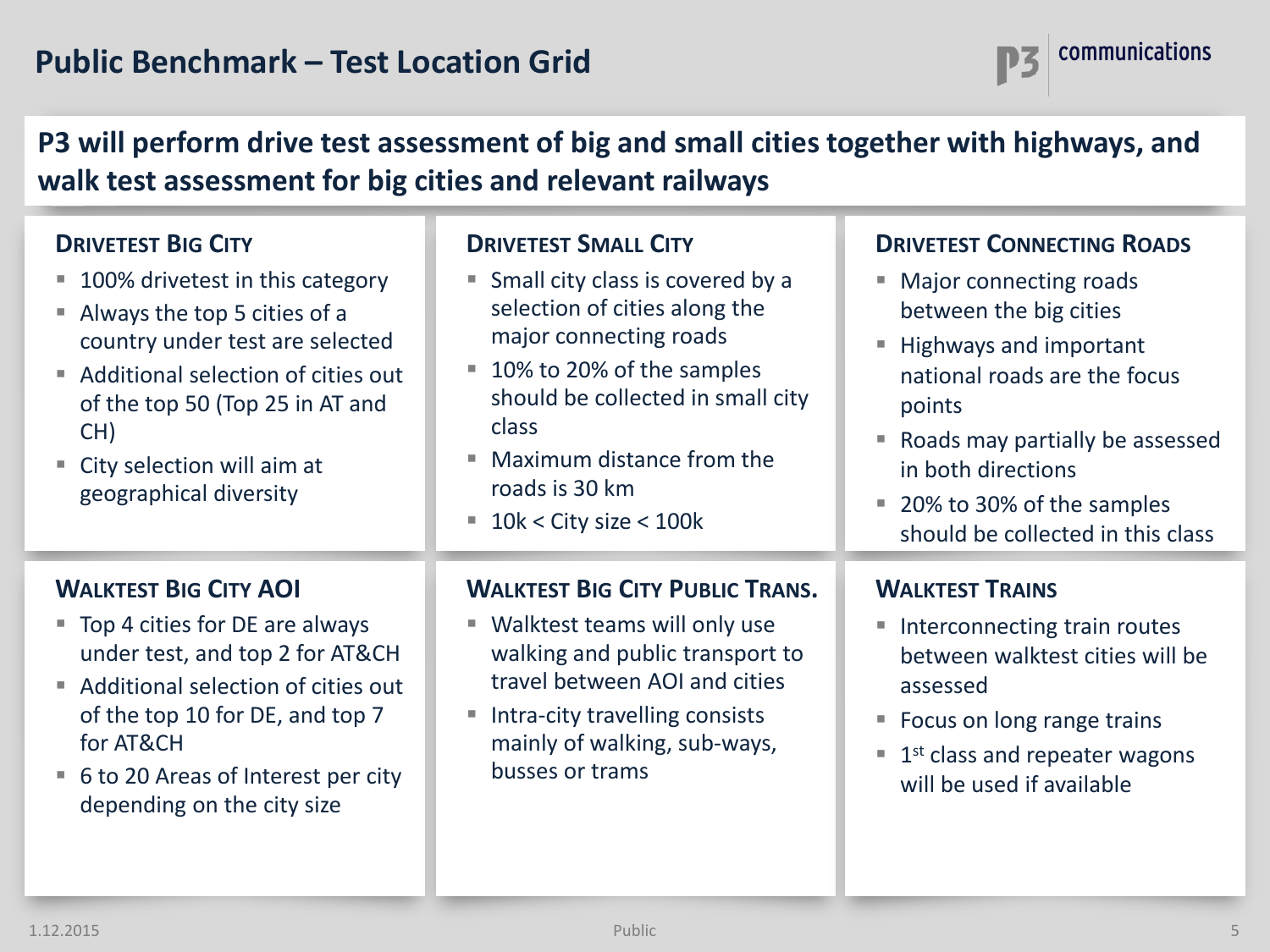## **Germany**

**The public benchmark city grid will be always a sub-scope of the pre-benchmarks offered in the yearly cycle. In 2015, 3 relevant benchmarks will be offered**

| <b>LOCATIONS Q1</b>                                                                                                                                                                                                    |                                                                                                                     | <b>LOCATIONS Q2</b>                                                                                                                                                                                           |                                                                                     | <b>LOCATIONS Q3</b>                                                                                                                                                                            |
|------------------------------------------------------------------------------------------------------------------------------------------------------------------------------------------------------------------------|---------------------------------------------------------------------------------------------------------------------|---------------------------------------------------------------------------------------------------------------------------------------------------------------------------------------------------------------|-------------------------------------------------------------------------------------|------------------------------------------------------------------------------------------------------------------------------------------------------------------------------------------------|
| <b>Drivetest-Big cities:</b>                                                                                                                                                                                           | <b>Walktest-Cities:</b>                                                                                             | <b>Drivetest-Big cities:</b>                                                                                                                                                                                  | <b>Walktest-Cities:</b>                                                             | <b>Drivetest-Big cities</b>                                                                                                                                                                    |
| Berlin<br>Hamburg<br>ш<br>München<br>L.<br>Köln<br>ш<br>■ Frankfurt<br>Stuttgart<br>ш<br>Dortmund<br>ш<br><b>Bremen</b><br>L.<br><b>Dresden</b><br>U.<br>Mannheim<br>L.<br>Karlsruhe<br>U.<br><b>Braunschweig</b><br>ш | <b>Berlin</b><br>ш<br>Hamburg<br>München<br><b>College</b><br>Köln<br>a.<br>Frankfurt<br>Dortmund<br><b>College</b> | Berlin<br>m.<br>Hamburg<br>$\overline{\phantom{a}}$<br>München<br>ш<br>Köln<br>٠<br>Frankfurt<br>ш<br>Düsseldorf<br>ш<br>Essen<br>ш<br>Hannover<br>ш<br>Nürnberg<br>ш<br>Bochum<br>ш<br><b>Bielefeld</b><br>٠ | Berlin<br>ш<br>Hamburg<br>München<br>ш<br>Köln<br>ш<br>Düsseldorf<br>٠<br>Stuttgart | <b>Berlin</b><br>u,<br>Hamburg<br>П<br>München<br>٠<br>Köln<br>I.<br>Frankfurt<br>٠<br>Leipzig<br>×.<br>Duisburg<br>ш<br>Wuppertal<br>×.<br><b>Bonn</b><br>H.<br>Münster<br>ш<br>Augsburg<br>ш |
|                                                                                                                                                                                                                        |                                                                                                                     |                                                                                                                                                                                                               |                                                                                     |                                                                                                                                                                                                |

- Aachen
- $Hamm$
- Potsdam
- Aachen
- **Leverkusen**

#### **Big cities:**

- 
- Hamburg

- **Duisburg**
- tal
- 
- Augsburg
- Mönchengladbach
- Chemnitz
- Kassel



**Walktest-Cities:**

 $Berlin$ ■ Hamburg München

■ Köln  $E$ ssen ■ Bremen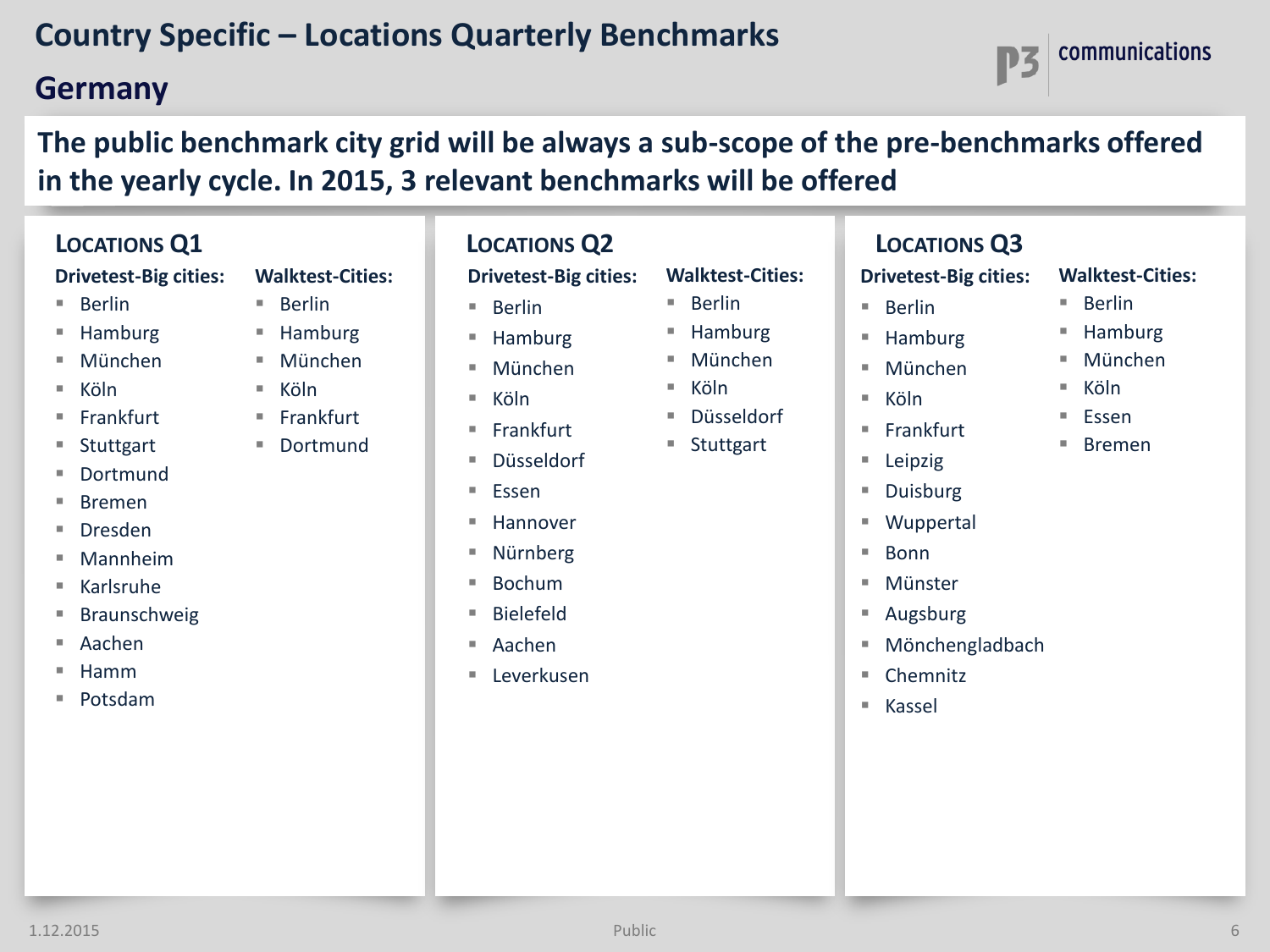### **Germany**

**The public benchmark city grid will be always a sub-scope of the pre-benchmarks offered in the yearly cycle. In 2015, 3 relevant benchmarks will be offered**

■ Wesseling

**Troisdorf** 

communications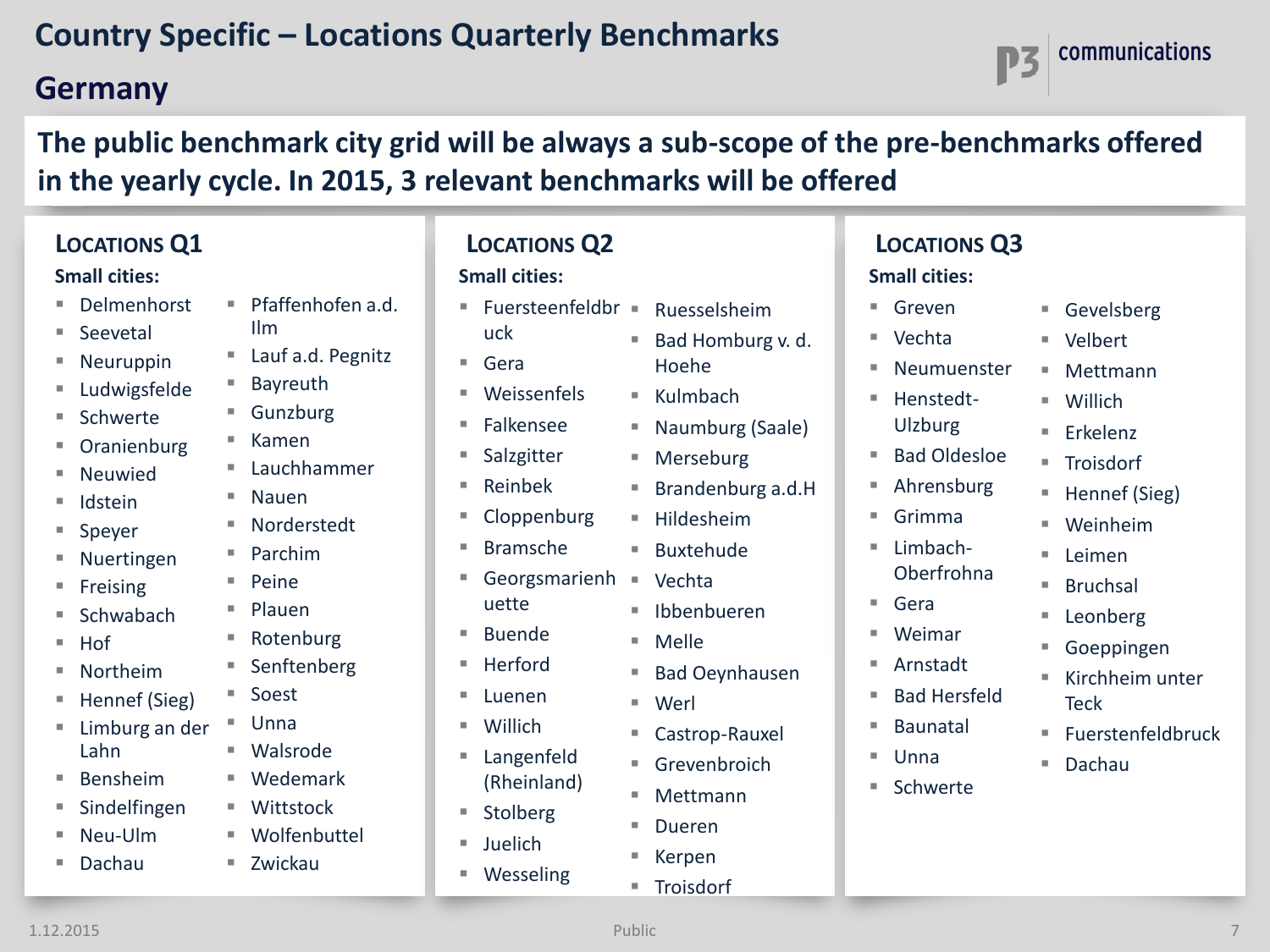## **Country Specific – Firmware**

### **Germany**



### **Devices and latest commercial Firmwares assigned for Q3 Pre-Benchmark which will be main candidates for Q4 measurements**

#### **FIRMWARE LIST**

| <b>Operator</b><br><b>Usecase</b> |                            | <b>Device</b>   | (PDA)         | (Modem)       | (CSC)         | <b>OS Versions</b> |
|-----------------------------------|----------------------------|-----------------|---------------|---------------|---------------|--------------------|
| <b>Telekom</b>                    | CS VOICE                   | SM-G900F        | G900FXXU1POGC | G900FXXU1POG1 | G900FDTM1POG2 | Android 5.0        |
|                                   | <b>DATA</b>                | <b>SM-N910F</b> | N910FXXU1BOC3 | N910FXXU1BOC3 | N910FDTM1BOB6 | Android 5.0.1      |
| <b>Vodafone</b>                   | CS VOICE +<br><b>VoLTE</b> | SM-G900F        | G900FXXU1POG7 | G900FXXU1POG7 | G900FVFV1POF2 | Android 5.0        |
|                                   | <b>DATA</b>                | <b>SM-N910F</b> | N910FXXU1BOC5 | N910FXXU1BOD2 | N910FVFG1BOC2 | Android 5.0.1      |
| <b>E-Plus</b>                     | CS VOICE                   | SM-G900F        | G900FXXU1BOD3 | G900FXXU1BOD3 | G900FDBT1BOD1 | Android 5.0        |
|                                   | <b>DATA</b>                | <b>SM-N910F</b> | N910FXXU1BOC3 | N910FXXU1BOC3 | N910FOXA1BOC3 | Android 5.0.1      |
| <b>O2</b>                         | CS VOICE +<br><b>VoLTE</b> | SM-G900F        | G900FXXU1POFE | G900FXXU1POFE | G900FVIA1POFE | Android 5.0        |
|                                   | <b>DATA</b>                | <b>SM-N910F</b> | N910FXXU1BOE5 | N910FXXU1BOC3 | N910FVIA1BOC1 | Android 5.0.1      |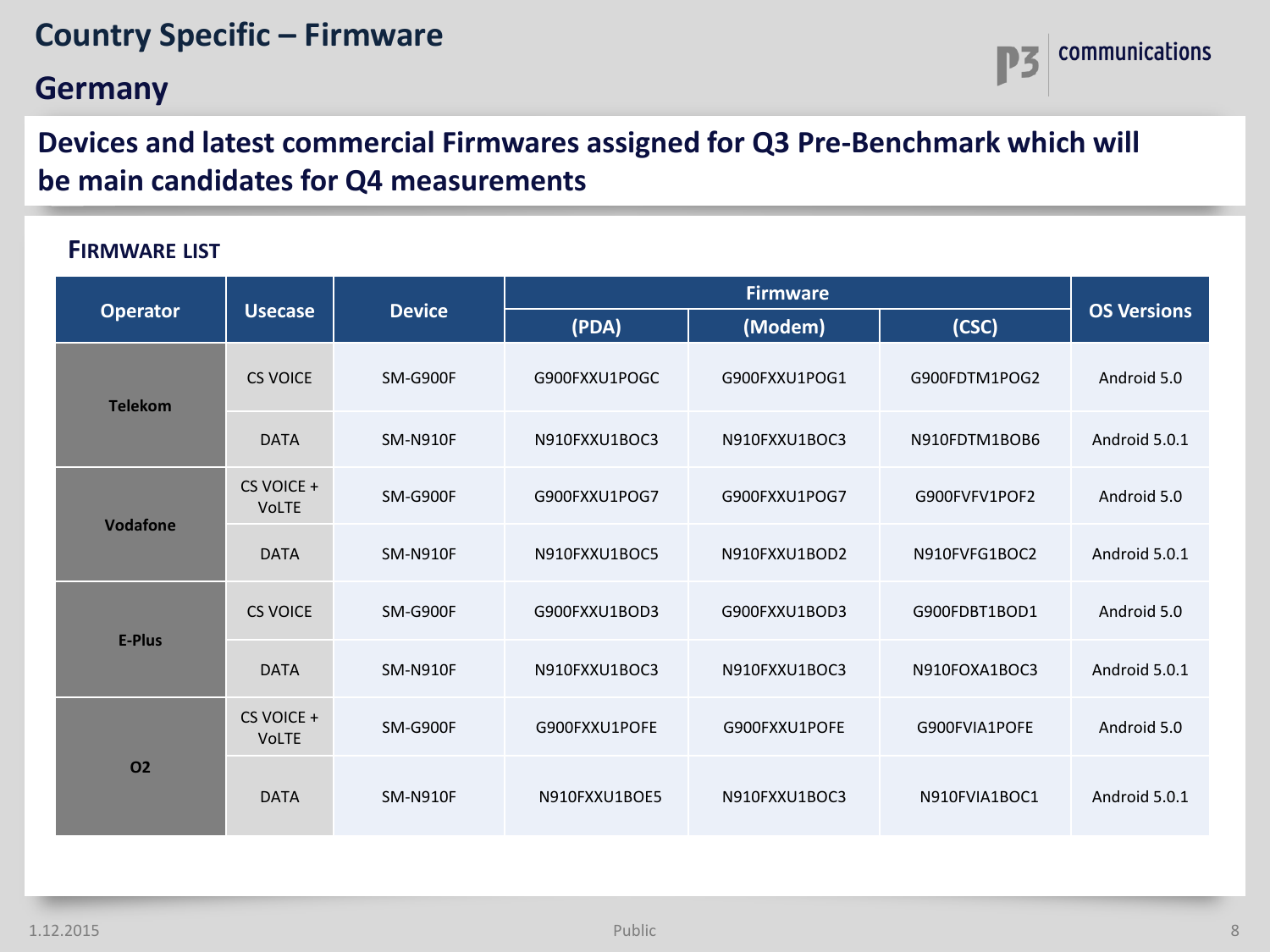## **Country Specific – Tariffs**

**Germany**

### **Tariffs and Carriers assignation**

### **TARIFFS AND FREQUENCIES**

| <b>Operator</b> | <b>Usecase</b>  | <b>Tariff Name</b>                        | <b>APN</b>        |
|-----------------|-----------------|-------------------------------------------|-------------------|
| <b>Telekom</b>  | <b>CS VOICE</b> | Complete Premium                          | internet.telekom  |
|                 | <b>DATA</b>     | Complete Premium                          | internet.telekom  |
|                 | <b>CS VOICE</b> | <b>Red Premium</b>                        | web.vodafone.de   |
| Vodafone        | <b>VoLTE</b>    | RED 20GB                                  | web.vodafone.de   |
|                 | <b>DATA</b>     | RED 20GB                                  | web.vodafone.de   |
| E-Plus          | <b>CS VOICE</b> | BASE All-In Plus + Internet Flat XXL Plus | internet.eplus.de |
|                 | <b>DATA</b>     | BASE All-In Plus + Internet Flat XXL Plus | internet.eplus.de |
|                 | <b>CS VOICE</b> | O2 Blue All-In XL                         | internet          |
| O <sub>2</sub>  | <b>VOLTE</b>    | o2 Blue All-In Premium                    | internet          |
|                 | <b>DATA</b>     | o2 Blue All-In Premium                    | internet          |

| <b>Operator</b>     | <b>Carrier Type</b> | <b>Carrier 1</b> | <b>Carrier 2</b> | <b>Carrier 3</b>             | <b>Carrier 4</b>             |
|---------------------|---------------------|------------------|------------------|------------------------------|------------------------------|
| Telekom Deutschland | <b>3G UARFCN</b>    | 10836            | 10812            | $\overline{\phantom{a}}$     | $\overline{\phantom{a}}$     |
| Telekom Deutschland | <b>4G EARFCN</b>    | 6400             | 3050             | 1275                         | 1300                         |
| Vodafone            | <b>3G UARFCN</b>    | 10564            | 10588            | 10612                        |                              |
| Vodafone            | <b>4G EARFCN</b>    | 6300             | 2850             | $\qquad \qquad \blacksquare$ |                              |
| E-Plus              | <b>3G UARFCN</b>    | 10663            | 10639            | 10687                        | 10712                        |
| E-Plus              | <b>4G EARFCN</b>    | 1855             | 1830             | 1805                         | 3200                         |
| O <sub>2</sub>      | <b>3G UARFCN</b>    | 10786            | 10762            | 10738                        | $\overline{\phantom{a}}$     |
| O <sub>2</sub>      | <b>4G EARFCN</b>    | 6200             | 3350             | 1575                         | $\qquad \qquad \blacksquare$ |

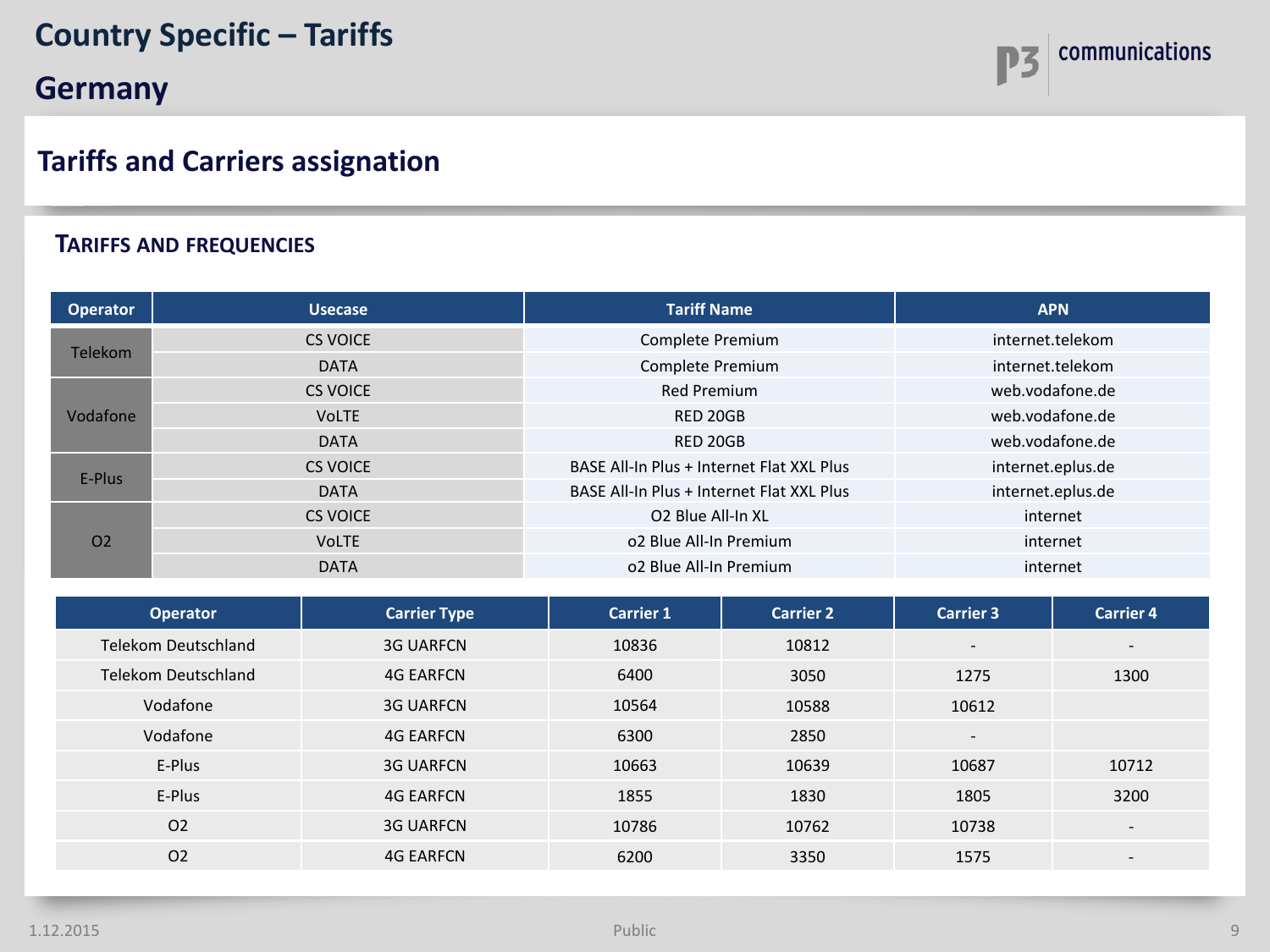## **Switzerland**

**The public benchmark city grid will be always a sub-scope of the pre-benchmarks offered in the yearly cycle. In 2015, 3 relevant benchmarks will be offered**

## **LOCATIONS Q1**

#### **Drivetest-Big cities:**

- $\blacksquare$  Zürich
- Genève
- Basel
- Lausanne
- Bern
- Winterthur
- Lugano
- Biel
- Fribourg
- $S$ Chaffhausen
- $\blacksquare$  Sion
- $E$ mmen
- **Walktest-Cities:**  $\blacksquare$  Zürich
	- Genève
	- $Bern$
	- Winterthur
	- -
- Luzern
	- St. Gallen

Lausanne

■ Zürich ■ Genève Basel

 $\blacksquare$  Thun

■ Bern

- Chur
- Neuchâtel
- $\blacksquare$  Zug
- Kriens
- **Drivetest-Big cities: Walktest-Cities:** ■ Zürich ■ Genève
	- Basel
	- Bern

### **LOCATIONS Q2 LOCATIONS Q3**

 $\blacksquare$  Zürich Genève ■ Basel Lausanne ■ Luzern

communications

- **Drivetest-Big cities: Walktest-Cities:**
- Zürich
- Genève
- Basel
- Lausanne
- Bern
- Winterthur
- Köniz
- La Chaux-de-Fonds
- Vernier
- Uster
- **Lancy**
- Yverdon-les-Bains



- 
-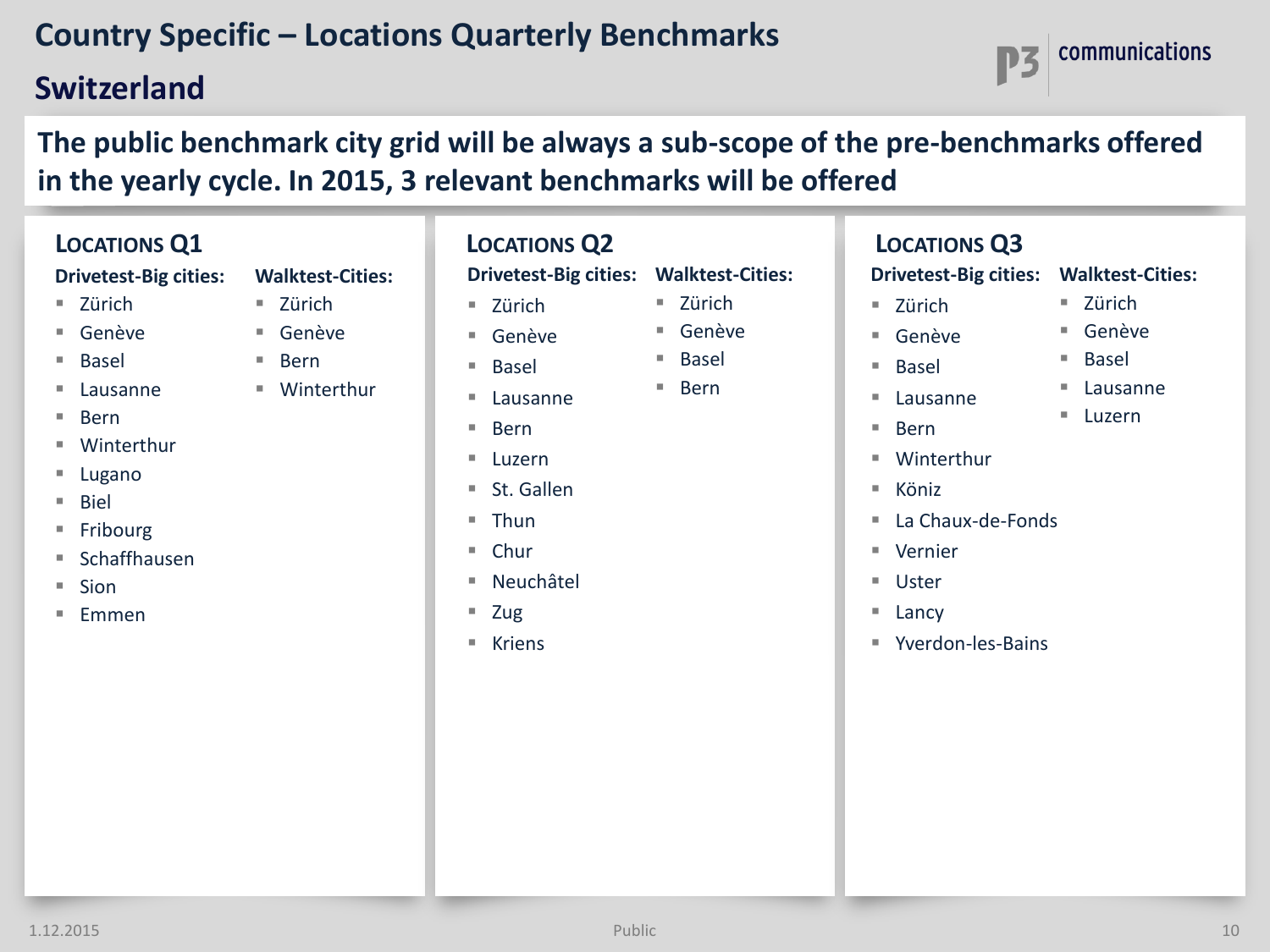## **Switzerland**

**The public benchmark city grid will be always a sub-scope of the pre-benchmarks offered in the yearly cycle. In 2015, 3 relevant benchmarks will be offered**

| <b>LOCATIONS Q1</b><br><b>Small cities:</b>                                                                                                                                |                                                                                                                                                                               | <b>LOCATIONS Q2</b><br><b>Small cities:</b>                                                                                              |                                                                                                                                                  | <b>LOCATIONS Q3</b><br><b>Small cities:</b>                                                                                                                                                                                            |                                                                                                                   |
|----------------------------------------------------------------------------------------------------------------------------------------------------------------------------|-------------------------------------------------------------------------------------------------------------------------------------------------------------------------------|------------------------------------------------------------------------------------------------------------------------------------------|--------------------------------------------------------------------------------------------------------------------------------------------------|----------------------------------------------------------------------------------------------------------------------------------------------------------------------------------------------------------------------------------------|-------------------------------------------------------------------------------------------------------------------|
| ■ Duebendorf<br>Montreux<br><b>College</b><br>Dietikon<br><b>College</b><br>Baar<br><b>College</b><br>Meyrin<br>ш<br>Kloten<br><b>College</b>                              | $N$ yon<br>Effretikon<br>$\mathcal{L}_{\mathcal{A}}$<br>$\blacksquare$ Pully<br>■ Vevey<br>Adliswil<br>$\overline{\phantom{a}}$<br>Ostermundingen<br>$\overline{\phantom{a}}$ | $\mathcal{L}_{\mathcal{A}}$<br>Uzwil<br>Herisau<br>u,<br>Romanshorn<br>ш<br>Altstatten<br>ш<br><b>Glarus Nord</b><br>ш<br>Mendrisio<br>× | Will<br>$\overline{\phantom{a}}$<br>Gossau<br>u.<br>Arbon<br>$\mathcal{L}_{\mathcal{A}}$<br>Amriswil<br>ш<br><b>Buchs</b><br>L.<br>×.<br>Locarno | ■ Rapperswil Jona<br>■ Frauenfeld<br>Riehen<br>$\mathcal{L}_{\mathcal{A}}$<br>Waedenswil<br>$\mathcal{L}_{\mathcal{A}}$<br>Wetzikon<br>ш<br>Allschwil<br>$\mathcal{L}_{\mathcal{A}}$                                                   | ■ Sierre<br>Bulach<br>u.<br>Binningen<br>u,<br>$\blacksquare$ Lyss<br>■ Freienbach<br>■ Wohlen                    |
| Bellinzona<br><b>College</b><br>Renens<br><b>College</b><br>Regensdorf<br>ш<br>Muttenz<br><b>College</b><br>Baden<br>$\mathcal{L}_{\mathcal{A}}$<br>Worb<br><b>College</b> | Monthey<br>ш<br>Pratteln<br>u.<br>■ Steffisburg<br>Martigny<br>ш<br>Morges<br>$\blacksquare$<br>■ Spiez                                                                       | Horw<br>×<br>Solothurn<br>a.<br>Val-de-Travers<br>$\mathcal{L}_{\mathcal{A}}$<br>Onex<br>ш                                               | Schwyz<br>$\overline{\phantom{a}}$<br>Cham<br>ш<br>■ Grenchen<br><b>Bulle</b><br>ш                                                               | Carouge<br>Wettingen<br>$\mathcal{L}_{\mathcal{A}}$<br>Horgen<br>$\mathcal{L}_{\mathcal{A}}$<br>Kreuzlingen<br>$\Box$<br>Val-de-Ruz<br>$\mathcal{L}_{\mathcal{A}}$<br>Olten<br>$\mathcal{L}_{\mathcal{A}}$<br>Aarau<br>ш<br>Langenthal | Schlieren<br>u,<br>■ Brig-Gils<br>■ Opfikon<br>$\blacksquare$ Stafa<br>■ Walliselen<br>■ Weinfelden<br>■ Le Locle |

communications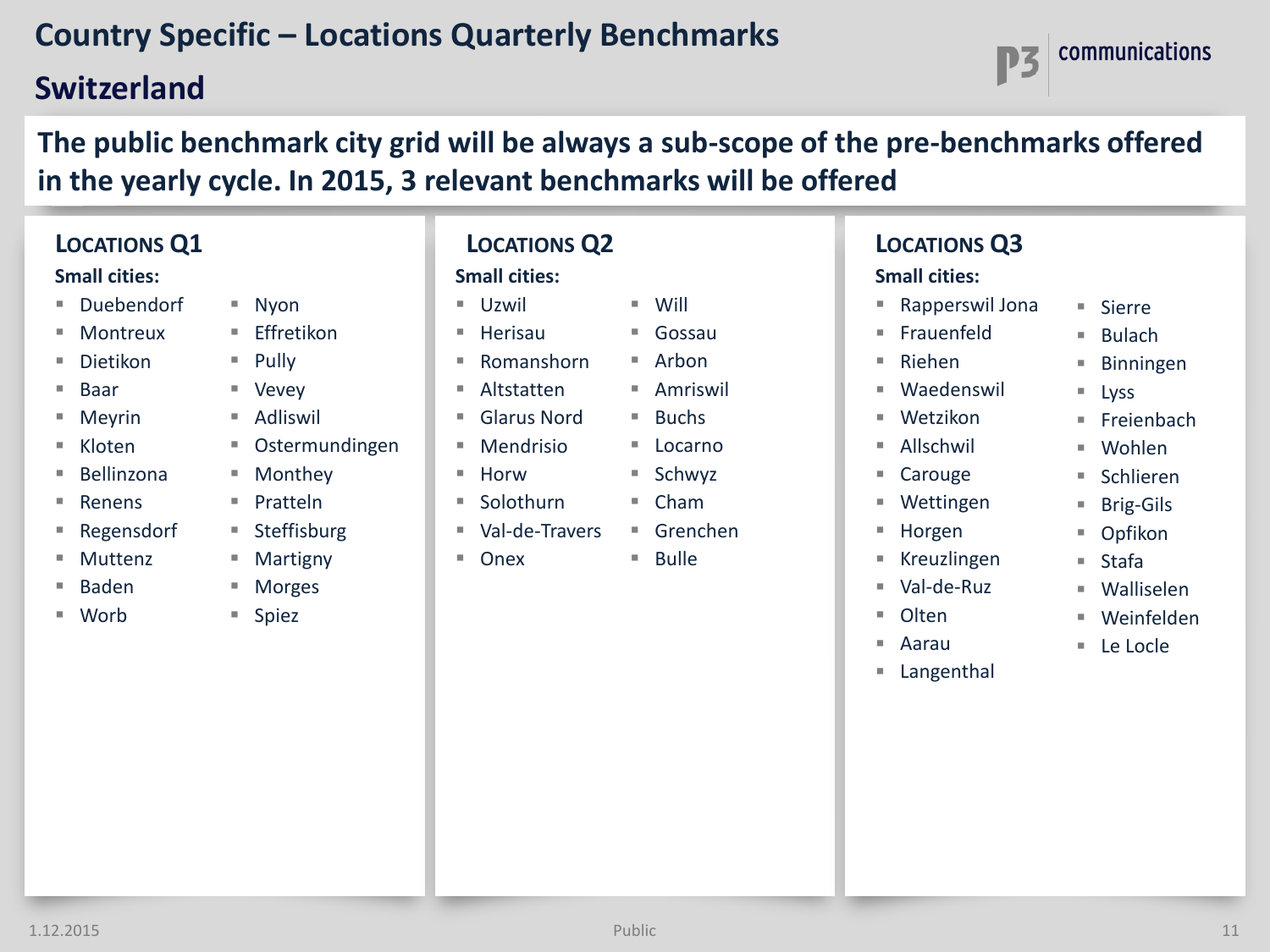## **Country Specific – Firmware**

**Switzerland**



### **Devices and Firmwares assigned for Q3 Pre-Benchmark and main candidates for Q4**

#### **FIRMWARE LIST**

|                 |                            |                 |               | <b>OS Versions</b> |               |               |  |
|-----------------|----------------------------|-----------------|---------------|--------------------|---------------|---------------|--|
| <b>Operator</b> | <b>Usecase</b>             | <b>Device</b>   | (PDA)         | (Modem)            | (CSC)         |               |  |
| <b>Swisscom</b> | CS VOICE +<br><b>VoLTE</b> | SM-G900F        | G900FXXU1POFA | G900FXXU1POFA      | G900FSWC1POFA | Android 5.0   |  |
|                 | <b>DATA</b>                | <b>SM-N910F</b> | N910FXXU1BOC3 | N910FXXU1BOC3      | N910FVFG1BOC2 | Android 5.0.1 |  |
| <b>Sunrise</b>  | <b>CS VOICE</b>            | SM-G900F        | G900FXXU1POF4 | G900FXXU1PODT      | G900FAUT1POF1 | Android 5.0   |  |
|                 | <b>DATA</b>                | <b>SM-N910F</b> | N910FXXU1BOC5 | N910FXXU1BOC4      | N910FAUT1BOD1 | Android 5.0.1 |  |
| Salt            | <b>CS VOICE</b>            | SM-G900F        | G900FXXU1POF4 | G900FXXU1PODT      | G900FAUT1POF1 | Android 5.0   |  |
|                 | <b>DATA</b>                | <b>SM-N910F</b> | N910FXXU1BOC5 | N910FXXU1BOC4      | N910FAUT1BOD1 | Android 5.0.1 |  |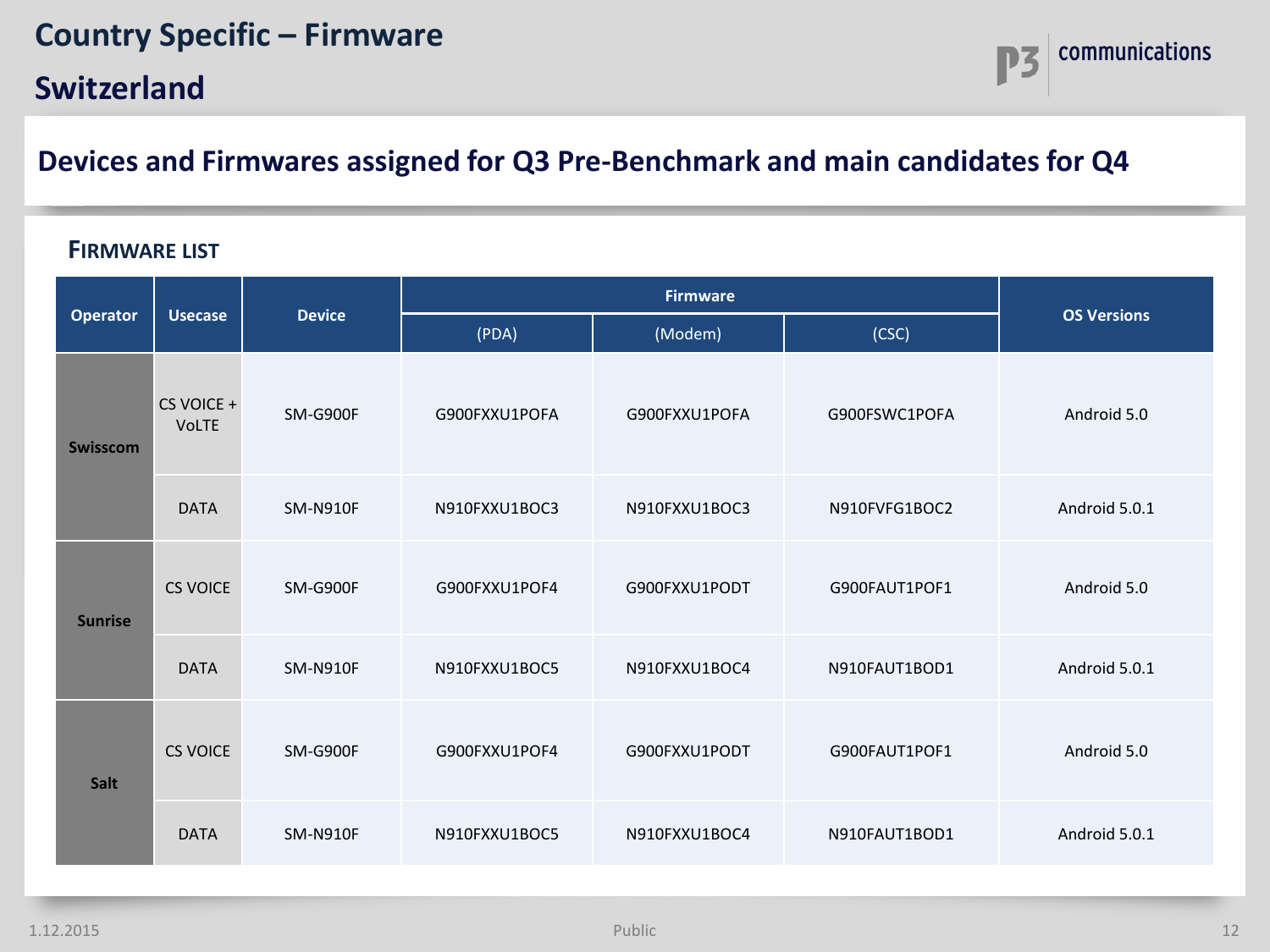

#### **TARIFFS AND FREQUENCIES**

| <b>Operator</b> | <b>Usecase</b>  | <b>Tariff Name</b>                           | <b>APN</b>       |
|-----------------|-----------------|----------------------------------------------|------------------|
| <b>Swisscom</b> | <b>CS VOICE</b> | NATEL Infinity XL plus                       | gprs.swisscom.ch |
|                 | <b>VoLTE</b>    | <b>NATEL Infinity XL</b>                     | gprs.swisscom.ch |
|                 | <b>DATA</b>     | NATEL Infinity XL plus                       | gprs.swisscom.ch |
| <b>Sunrise</b>  | CS VOICE        | Sunrise freedom MAX, Sunrise Now Max         | internet         |
|                 | <b>DATA</b>     | Sunrise freedom MAX, Sunrise Now Max         | internet         |
| <b>Salt</b>     | CS VOICE        | Orange ME + unlimited Swiss + unlimited Surf | internet         |
|                 | <b>DATA</b>     | Orange ME + unlimited Swiss + unlimited Surf | internet         |

| <b>Operator</b> | <b>Carrier Type</b> | <b>Carrier 1</b> | <b>Carrier 2</b> | <b>Carrier 3</b> | <b>Carrier 4</b> | <b>Carrier 5</b>                                    | <b>Carrier 6</b>                      | <b>Carrier 7</b>              | <b>Carrier 8</b>              |
|-----------------|---------------------|------------------|------------------|------------------|------------------|-----------------------------------------------------|---------------------------------------|-------------------------------|-------------------------------|
| <b>SALT</b>     | <b>3G UARFCN</b>    | 10713            | 10738            | 10762            | 2938             | $\hspace{0.05cm} \textbf{--}$                       | $\hspace{0.05cm} \textbf{--}$         | $\hspace{0.05cm} \textbf{--}$ | $\hspace{0.05cm} \textbf{--}$ |
| <b>SALT</b>     | <b>4G EARFCN</b>    | 1676             | 3300             | 6400             | 1651             | $\hspace{0.05cm} \dashv$                            | $\hspace{0.05cm}$ – $\hspace{0.05cm}$ | $\hspace{0.05cm} \textbf{--}$ | $\hspace{0.05cm} \textbf{--}$ |
| <b>Sunrise</b>  | <b>3G UARFCN</b>    | 10639            | 10664            | 10688            | 2963             | 2988                                                | 3005                                  | $\hspace{0.05cm} \textbf{--}$ | $\hspace{0.05cm} \textbf{--}$ |
| <b>Sunrise</b>  | <b>4G EARFCN</b>    | 1826             | 1850             | 6200             | 2850             | $\hspace{0.05cm} -\hspace{0.05cm} -\hspace{0.05cm}$ | $\hspace{0.05cm} \textbf{--}$         | $\hspace{0.05cm} \textbf{--}$ | $\hspace{0.05cm} \textbf{--}$ |
| <b>Swisscom</b> | <b>3G UARFCN</b>    | 10565            | 10589            | 10614            | 10787            | 10812                                               | 10836                                 | 3050                          | 3071                          |
| <b>Swisscom</b> | <b>4G EARFCN</b>    | 6300             | 3100             | 1301             | 1401             | $\hspace{0.05cm} \cdots$                            | $\hspace{0.05cm} \textbf{--}$         | $\hspace{0.05cm} \textbf{--}$ | --                            |

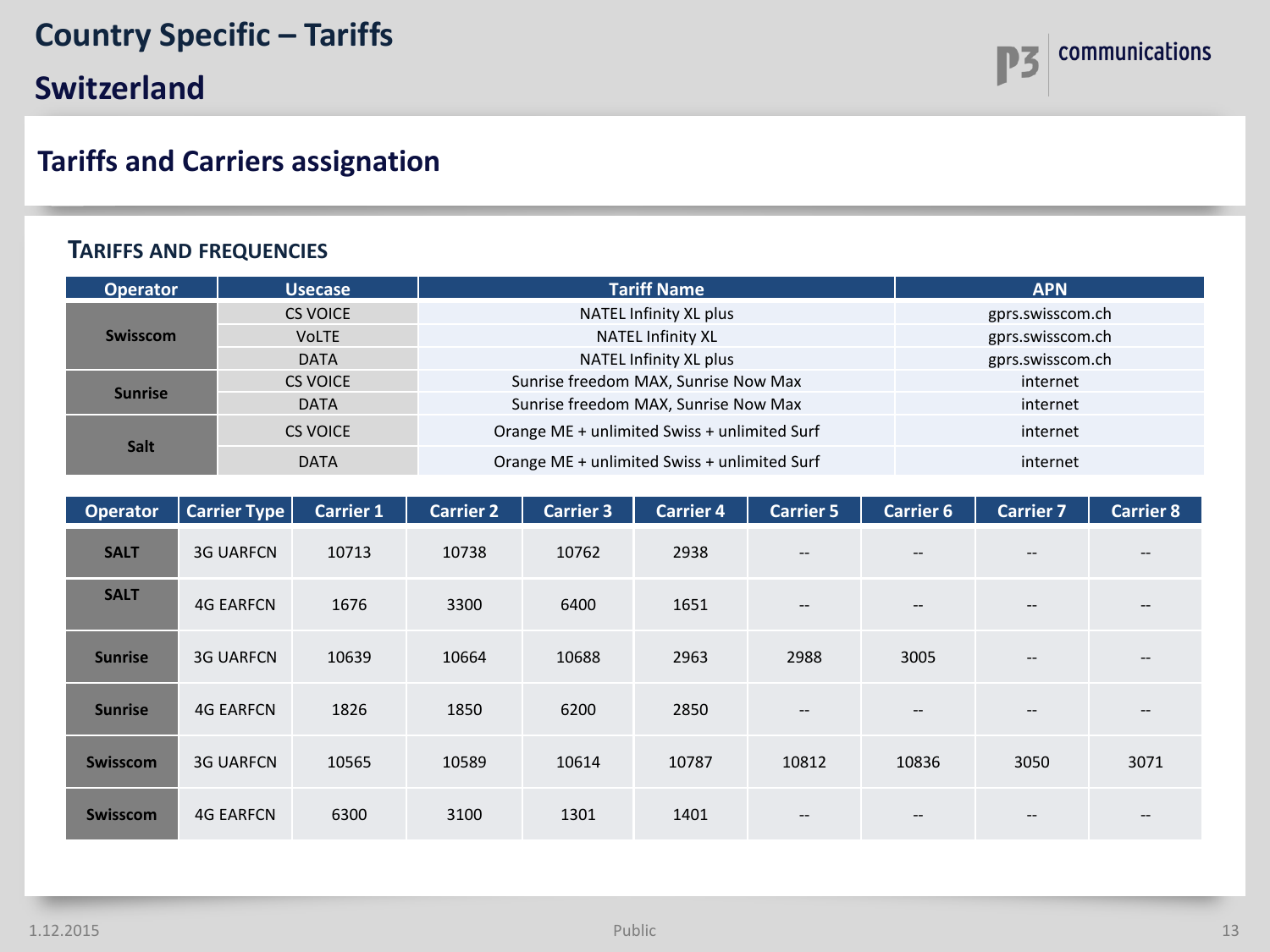### **Austria**

**The public benchmark city grid will be always a sub-scope of the pre-benchmarks offered in the yearly cycle. In 2015, 3 relevant benchmarks will be offered**

| <b>LOCATIONS Q1</b>          | <b>LOCATIONS Q2</b>     |                              |
|------------------------------|-------------------------|------------------------------|
| <b>Drivetest-Big cities:</b> | <b>Walktest-Cities:</b> | <b>Drivetest-Big cities:</b> |
| Wien<br>L.                   | Wien<br>٠               | Wien<br>٠                    |
| Graz<br>L.                   | Graz<br>٠               | Graz<br>٠                    |
| Linz<br>L.                   | Innsbruck<br>ш          | Linz<br>٠                    |
| Salzburg<br>L.               | Klagenfurt<br>п         | Salzburg<br>٠                |
| Innsbruck<br>L.              |                         | Innsbruck<br>٠               |
| Klagenfurt<br>E              |                         | Klagenfurt                   |
| Villach<br>L.                |                         |                              |
| Wels<br>L.                   |                         | Wels<br>٠                    |
| Dornbirn<br>L.               |                         | Sankt Poelten<br>٠           |
| ٠<br>Wiener                  |                         | Steyr<br>ш                   |
| Neustadt                     |                         | Feldkirch<br>٠               |
| Feldkirch<br>I.              |                         | <b>Bregenz</b><br>ш          |
| Klosterneuburg<br>E          |                         | Wolfsberg                    |
| Amstetten<br>L.              |                         | Leoben<br>٠                  |
|                              |                         | Moedling<br>٠                |
|                              |                         |                              |

| <b>CATIONS Q2</b>                   |                 | <u>Lc</u>   |
|-------------------------------------|-----------------|-------------|
| vetest-Big cities: Walktest-Cities: |                 | <b>Driv</b> |
| Wien                                | Wien            |             |
| Graz                                | Graz<br>٠       | ш<br>(      |
| Linz                                | Linz<br>٠       | ٠<br>l      |
| Salzburg                            | Salzburg<br>ш   | ŗ<br>п      |
| Innsbruck                           | Klagenfurt<br>ш | п           |
| Klagenfurt                          |                 | ш<br>ł      |
| Wels                                |                 | ш<br>ш      |
| Sankt Poelten                       |                 | ш           |
| Steyr                               |                 | I           |
| Feldkirch                           |                 | ш           |
| Bregenz                             |                 | п           |
| Wolfsberg                           |                 | ш           |
| Leoben                              |                 |             |
| Moedling                            |                 | ш<br>×.     |
|                                     |                 | п           |
|                                     |                 | п<br>ł      |
|                                     |                 |             |
|                                     |                 |             |
|                                     |                 |             |

### **LOCATIONS Q2 LOCATIONS Q3**

**Drivetest-Big cities: Walktest-Cities:**

- Wien
- Graz Linz
- Salzburg
- Innsbruck
- Klagenfurt
- Villach
- Wels
- Wiener
- Neustadt
- Leonding
- Baden
- Krems an der Donau
- Traun
- Amstetten
- Lustenau
- Kapfenberg
- Wien ■ Graz
	- $\blacksquare$  Linz
	- Salzburg

communications

Villach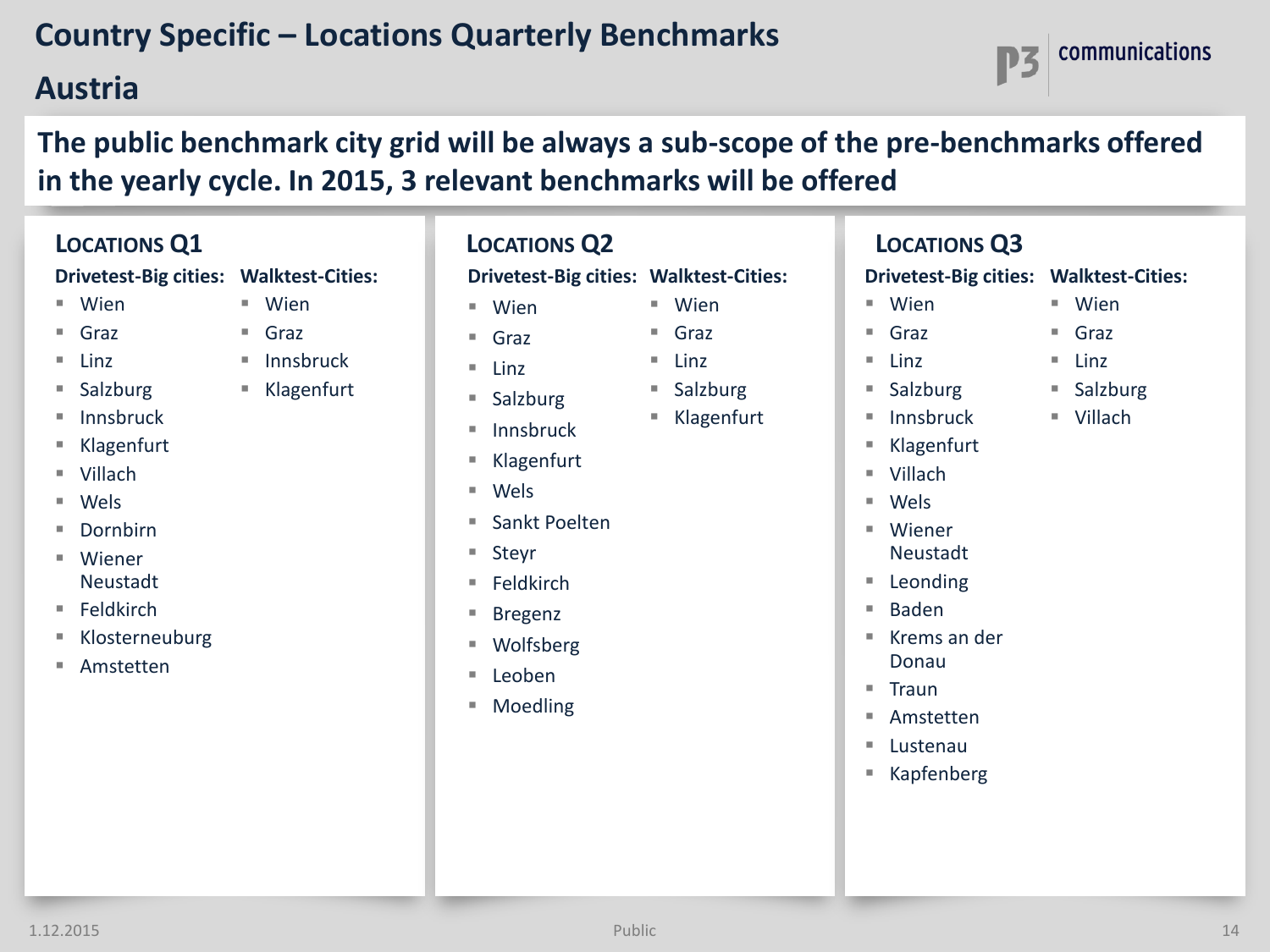## **Austria**

communications

**The public benchmark city grid will be always a sub-scope of the pre-benchmarks offered in the yearly cycle. In 2015, 3 relevant benchmarks will be offered**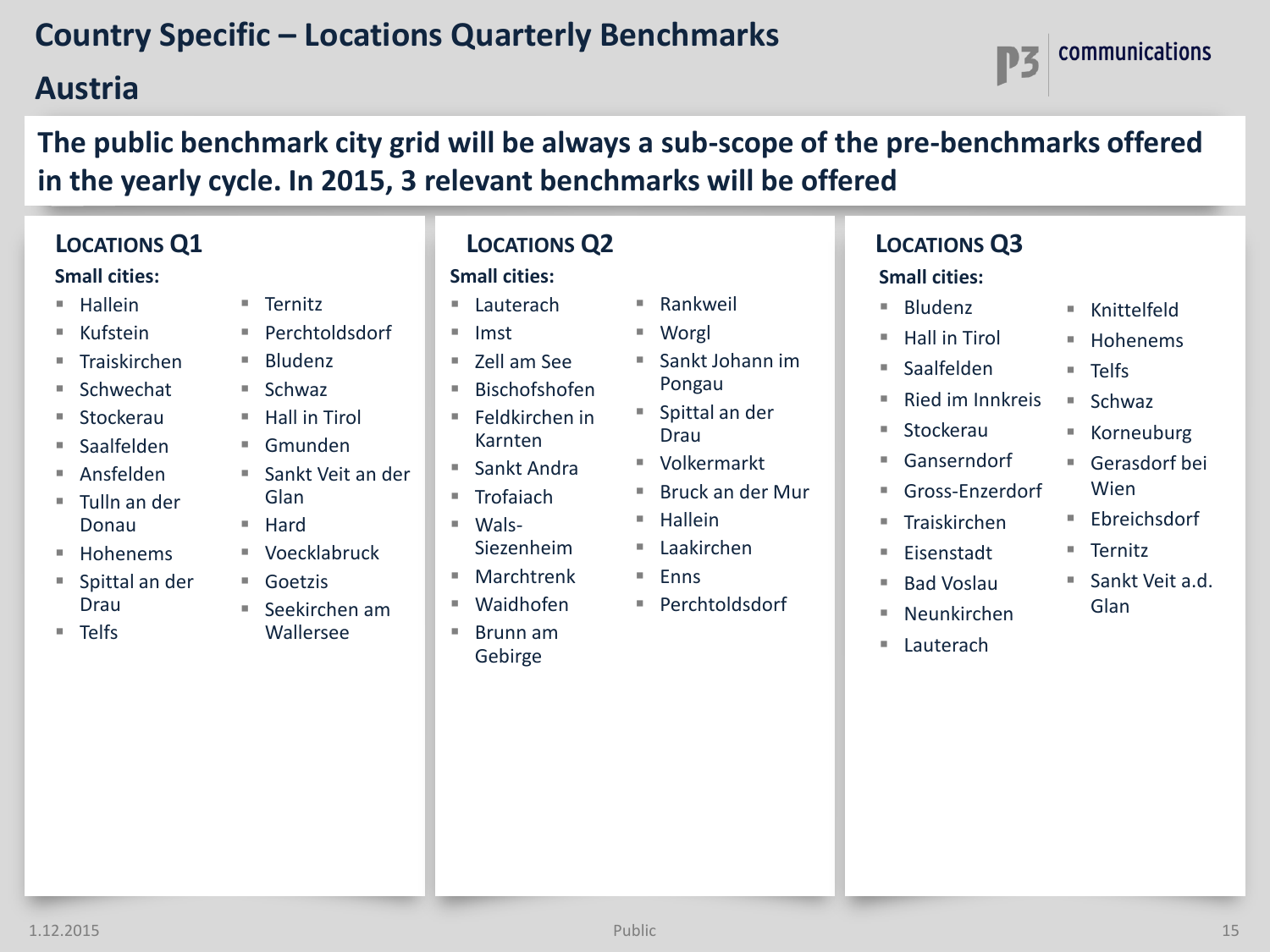## **Country Specific – Firmware**

### **Austria**



### **Devices and latest commercial Firmwares assigned for Q3 Pre-Benchmark which will be main candidates for Q4 measurements**

### **FIRMWARE LIST**

| <b>Operator</b> | <b>Usecase</b>                        | <b>Device</b>   | Firmware      |               |               |                    |
|-----------------|---------------------------------------|-----------------|---------------|---------------|---------------|--------------------|
|                 |                                       |                 | (PDA)         | (Modem)       | (CSC)         | <b>OS Versions</b> |
| A1              | <b>CS VOICE &amp;</b><br><b>VoLTE</b> | SM-G900F        | G900FXXU1POF9 | G900FXXU1POF9 | G900FMOV1POF2 | Android 5.0        |
|                 | <b>DATA</b>                           | <b>SM-N910F</b> | N910FXXU1BOC3 | N910FXXU1BOC3 | N910FVFG1BOC2 | Android 5.0.1      |
| <b>TMA</b>      | <b>CS VOICE</b>                       | SM-G900F        | G900FXXU1POEA | G900FXXU1POEA | G900FTTR1POEA | Android 5.0        |
|                 | <b>DATA</b>                           | <b>SM-N910F</b> | N910FXXU1BOC3 | N910FXXU1BOC3 | N910FTTR1BOB6 | Android 5.0.1      |
| H3G             | CS VOICE                              | SM-G900F        | G900FXXU1BOD3 | G900FXXU1BOD3 | G900FDRE1BOD1 | Android 5.0        |
|                 | <b>DATA</b>                           | <b>SM-N910F</b> | N910FXXU1BOC3 | N910FXXU1BOC3 | N910FDRE1BOC1 | Android 5.0.1      |